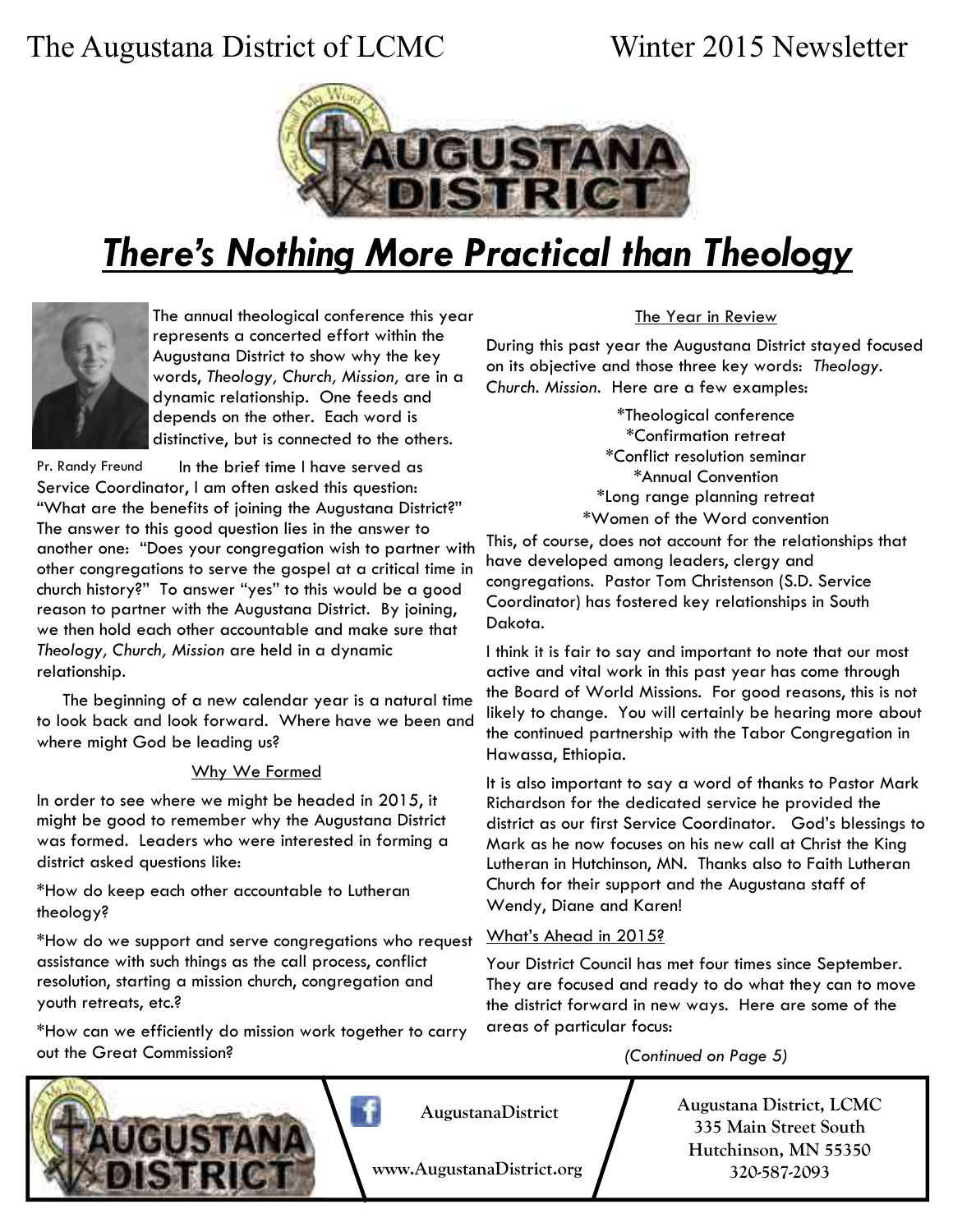# Council Chairman's Report

As we begin 2015, we look back with gratitude to our members and congregations who have generously provided support to enable the District to continue and indeed to expand its mission. Much of our program is overseen by our various boards whose function is to assist members and congregations. The Board of Ministry and Theology administers the LCMC's Pastoral Certification process and the Augustana District's Pastoral Endorsement process. The Board provides theological and professional oversight and accountability to our clergy.

We note the District's growing involvement with the Tabor Congregation in Ethiopia. The Board of World Missions has developed a partnership with these remarkable Christians who dedicate the majority of their annual budget to train and support evangelists who are spreading the Gospel of Jesus Christ to a Muslim majority.

The District is intent on broadening its services to congregations and expanding its reach to become a truly non-geographical district of the LCMC. The Board of Congregational Missions exists to help, support, guide and partner with congregations that want to join LCMC and/or associate with the Augustana District. The District is developing a system of volunteer coordinators to assist congregations on a local or regional level.

Many LCMC congregations are challenged to offer programs in Christian Education and other activities due to cost. The District Council is promoting inter-congregational cooperation to share the financial burden of organizing youth or adult activities. Limited funding, think of it as "seed" money, is available from the District to encourage and assist this collaboration. The District can help congregations researching salary guidelines, locating

pastors for interim positions and pulpit supply, and providing guidance in conflict resolution.

A couple of exciting events are scheduled in February. The annual Theological Conference begins on February 1 in Bloomington, Minnesota. District pastors are expected to attend but lay people also are encouraged to participate. The second annual Confirmation Retreat begins February 13 in Alexandria, Minnesota. Register your students for a fun-filled, inspirational and educational weekend. Details on both events are elsewhere in this newsletter.

Mark your calendars for the Augustana District Convention, April 25, 2015 in Hutchinson, Minnesota. As noted above, the District is intent on living up to its "non-geographical" billing. As is often pointed out, the majority of our congregations are in the upper Midwest. We invite congregations from around the country who share our theology and philosophy to join us. Our by-laws authorize a council of up to 15 members so there is room for more! The District wants you! We strongly encourage congregations to nominate individuals to serve on the council. The terms are three years and the election is held at the convention. The council meets several times annually, but physical attendance is not required. Some members participate via Skype. It works well and enables communication without the travel.

These are exciting times for the District. Thank you for your support. Your District Council and Service Coordinator look forward to working with you in 2015.

> **Gaylen Lerohl**  *District Council Chair*



# *AD, Spreading its Wings*

As a non-geographical district, AD is intentionally encompassing areas outside of the Midwest. The district is developing regions within AD that will have regional coordinators that work closely with the district's service coordinator to serve 'new' areas. Currently the focus is on South Dakota, Texas and Wisconsin. In a planning session, AD considered what needs in these areas the district could address. Of course, the spread is a process requiring time and will have its share of learning curves. Our updated and interactive website will reflect new areas with information relative to specific regions.

It is an exciting time for AD as we consider growth options that reflect our sincere desire to serve churches across the nation. The service that AD offers congregations is unique

within LCMC, and the ability to serve more congregations is a blessing to the district as well as to new churches that will be served.

#### **Pastor Becky Hand**

*Grace Lutheran Church, Odessa, TX* 

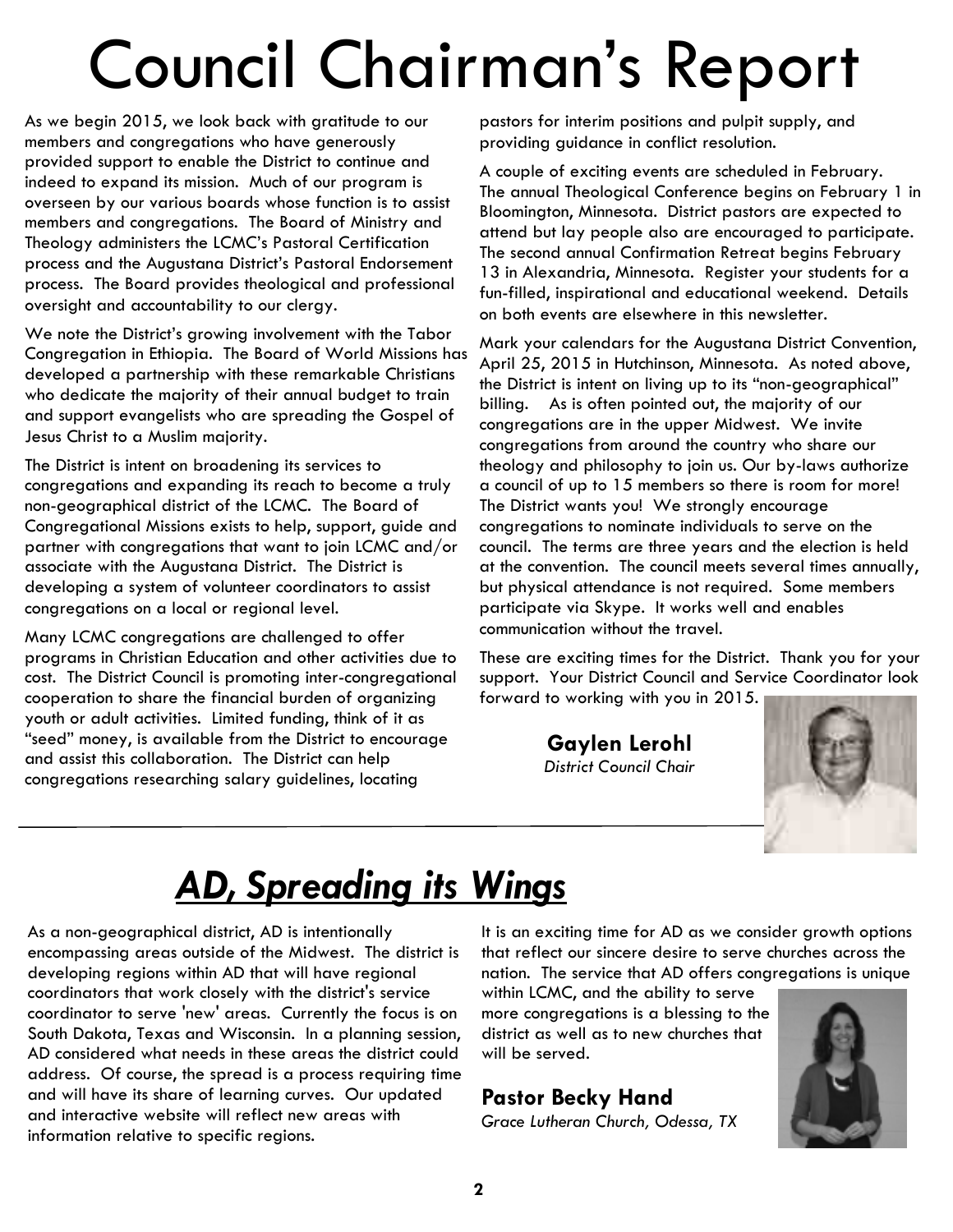# **World Missions - Tabor / Ethiopia**

### **Pastor Paul Knudson**

#### **"You Will Receive Power…You Will Be My Witnesses… to the Ends of the Earth."**

Our Lord simply declares we will receive power, will witness, and that this witness will move out all around the world (Acts 1:8). This is who we are. This is where our witness will extend.

We in the Augustana District have experienced a marvelous year of coming together for such witness. We are privileged to partner with the Tabor Congregation of EECMY, which takes our Lord's call and promises seriously.

We share a common faith, we are committed to mutual accountability, and we go with them all across Ethiopia and soon into Djibouti and South Sudan.

In one year through the generosity of District congregations and individuals/ families we are:

- Supporting half of the needs of 39 evangelists.
- Assisting in the construction of multiple worship facilities (see top photo).
- Helping their agricultural missionary work with farmers connected to their outreach centers in a heavily Muslim region (see middle photo).
- Providing motorcycles and bicycles to evangelists and their coordinators (see bottom photo).
- Assisting Tabor in doing feasibility studies to add new mission centers to the 50 already gathering new believers into supportive, worshipping communities.

To this end, nearly \$105,000 was received, \$85,000 sent, and the balance committed to 2015 priorities mutually established. Thanks be to God!

#### **The Board of World Missions Supports Extending District Leadership of World Mission Witness**

A task force is in the beginning stages of seeking to create new partnerships for intentional world mission witness. Dr. Arndt Braaten, a physician, pastor, and member of the Augustana District from Duluth is chairing this effort. Representatives of our AD Board Of World Missions, World Mission Prayer League, Friends of Madagascar Missions, Eastern European Mission Network, and others are coming together to see how Confessional Lutheran Christians in our various spheres of influence can engage the present configurations of Lutherans in intentional, collective witness from the ground up.

It is too early to know how this will develop. Hopefully there can be fresh, effective ways to draw the LCMC family along with the NALC, possibly Lutheran Brethren, and the many independent mission agencies into even greater evangelical witness. The task force covets your prayers and is open to your questions and input. While we value the freedom to begin anew, we also know that often working together is essential to bring personal and financial resources to bear in extending our witness.



Look in the coming year for more from this task force. It is an ad *hoc group*, open to others wishing to assist in these beginning efforts. You can direct inquiries to me.

**Pastor Paul Knudson**  *Chairperson, Augustana District Board of World Missions*  [paulk@faithlc.com](mailto:paulk@faithlc.com)





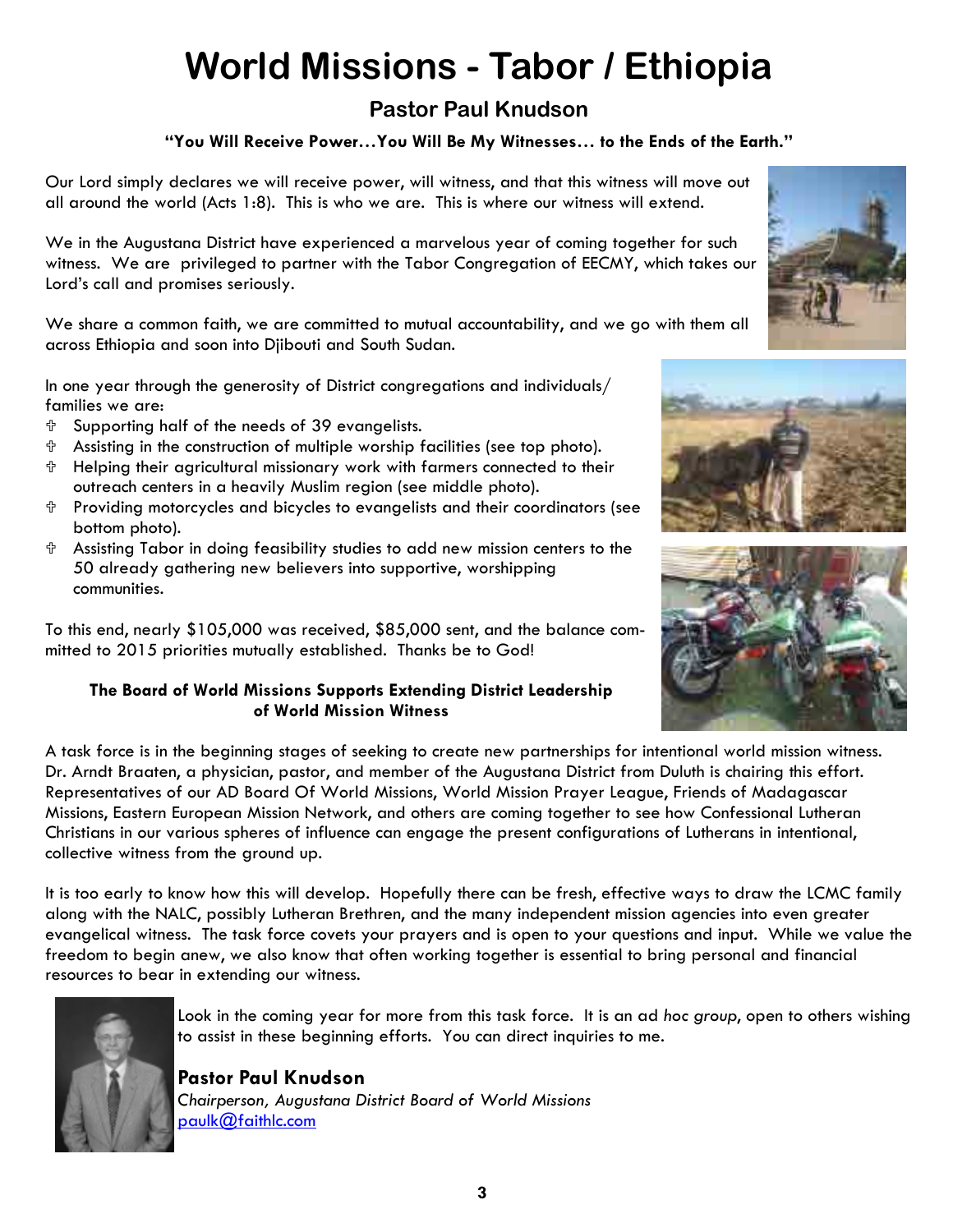# *Board for Theology and Ministry*

The Augustana District Board for Theology and Ministry (BTM) has been given theological and professional oversight of Augustana's pastors. BTM is charged with administering LCMC's pastoral certification process and the endorsement process. Also, once pastors are admitted into the District, BTM is responsible for enforcing the Ministry Standards of the District. Additionally, it sponsors an annual theological conference (this year on Feb 1-3, in Bloomington, MN) that is required for all its pastors and open to any lay participants. BTM's primary mission is "to preserve and promote the District's theological and confessional commitments."

The Board for Theology and Ministry is tasked with many things, but our most visible work is the Annual Theological Conference, this year, dealing with, "Word and Sacrament in pastoral care." Faith and Theology directly impacts all that we do in the congregation: Proclamation, Pastoral Care, teaching, visiting, sharing the faith, etc. The BTM hopes to continue to educate and support Pastoral leaders in the work that they do in their calls/congregation.

In the past, the Board has not taken as active a role in planning, but as we grow and move ahead, it is growing in its responsibilities and defining its work to support congregations, pastors, and believers to proclaim the Gospel for the sake of the kingdom. We plan to be more actively involved in supporting congregations and especially pastors



in their work, strengthening and encouraging their knowledge and competence. We hope to keep you updated to our work in newsletters and reports to the District Council. To find out more about who we are, please check us out on the Augustana District website at **www.AugustanaDistrict.org.** 

#### **Pastor Janine Rew-Werling**

*Hosanna Lutheran Church* 

# **Coming Up . . . AD Theological Conference:** *Word & Sacrament in Pastoral Care*  February 2-3, 2015 at Best Western Plus in Bloomington, MN **Confirmation Retreat: Pause, Play, Refresh:** *The Life of Martin Luther*  February 13-15, 2015 at Luther Crest Bible Camp in Alexandria, MN Contact wendym@faithlc.com for a registration brochure for either event.





#### "Save the Dates"…..

Annual convention, April 25, Christ the King, Hutchinson…. Steve Lien, the Coordinator for Pastoral Ministry at LCMC, WILL BE OUR KEYNOTE SPEAKER ON: "Hope for the Long Haul"

DON'T MISS THE LCMC 15TH ANNUAL GATHERING IN DALLAS, TX! OCTOBER 4-7, 2015 LOCATION: Embassy Suites Hotel and Conference Center 7600 John Q Hammons Dr Frisco, TX 75034 watch for upcoming details about this first ever Texas District/Augustana District Theological Conference as part of the annual convention.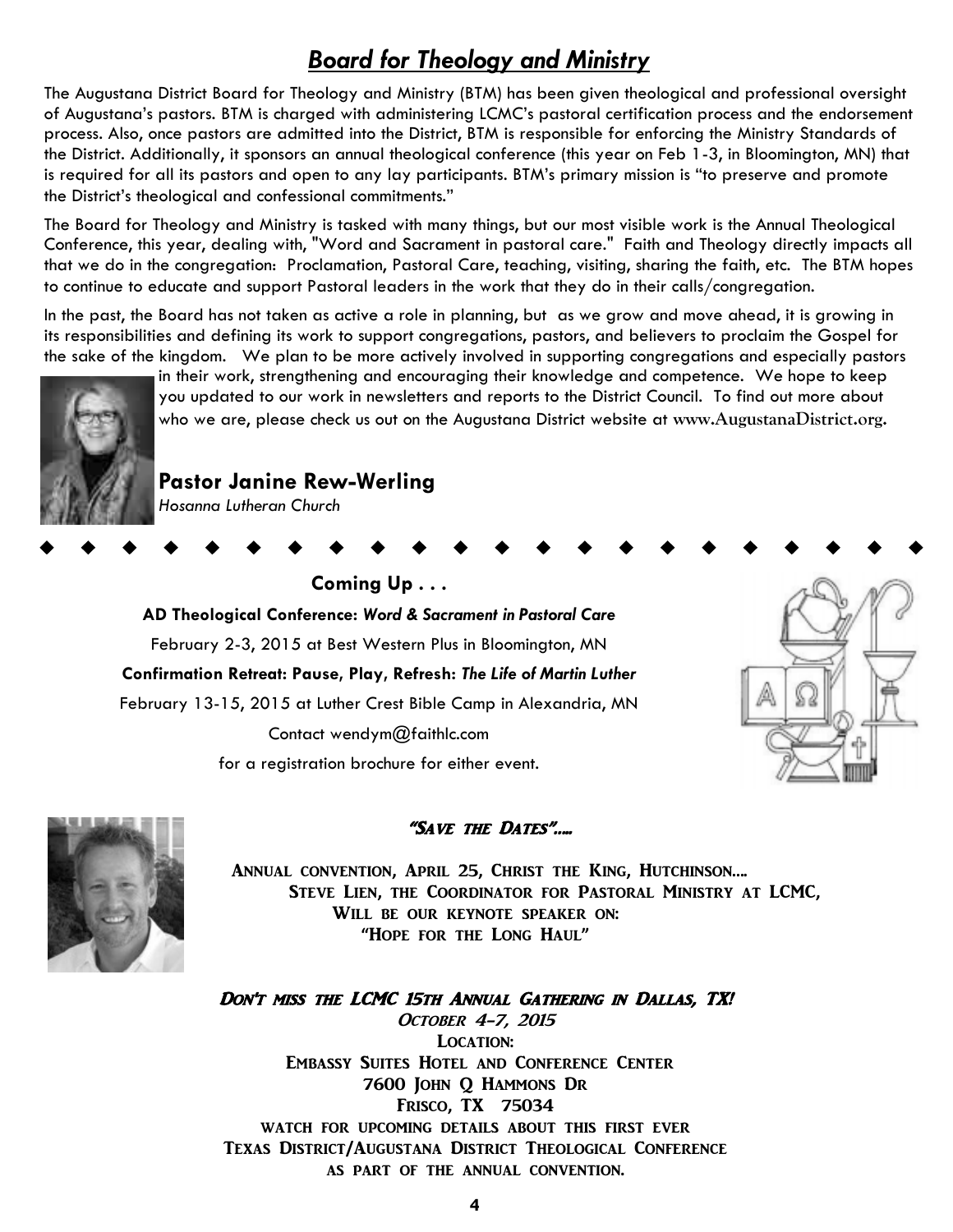#### *There's Nothing More Practical than Theology*

*(Continued from Page 1)* 

\*A rededicated effort to help the district function as a truly "nongeographic" district.

-How can we replicate programming or events regionally? Could the district be served with more regional service coordinators? How could we use the gifts of technology in better ways that could connect a district that is non-geographic?

\*Assistance in fostering congregational partnerships and creative staffing solutions to help meet the demands of a changing church landscape.

-Are their ways the district could assist in modeling and encouraging new and creative ways to staff churches and pool resources? The district is setting aside funding to help foster the best (and creative) ideas.

\*A revamped website to help us carry out the above objectives. Watch for the new logo also!

-We are aware of ways the website and Facebook could be an interactive tool for the district in ways that it presently is not. This is a priority of the district.

As we move into 2015, know that your ideas, prayers, suggestions are welcomed and needed!

#### **Pastor Randy Freund,**

*Service Coordinator* 

**For more information about the Augustana District, please contact:**

## **Pr Randy Freund**

Interim Service Coordinator 320-583-3648 [rfreund@newcreationperham.org](mailto:rfreund@newcreationperham.org)

 $\sim$  OR  $\sim$ 

**Gaylen Lerohl**  District Council Chair gaylenlerohl@gmail.com

**Visit www.AugustanaDistrict.org for more information, including a roster of Augustana District Churches.**

## Interim Service Coordinator

**Pr Randy Freund** New Creation Lutheran, Perham, MN

SD Service Coordinator **Pr Tom Christenson** Hope Lutheran Church, Huron, SD

Augustana District Council **Gaylen Lerohl, Chair** Living Word Lutheran, Alexandria, MN

**Mike Peterson, Vice Chair** Christ's Victory Lutheran, Redwood Falls, MN

**Emilie Wildey, Treasurer** St. Matthew's Lutheran, Fernando, MN

**Ben Luense, Secretary** St. John's Lutheran, Springfield, MN

**Julie Ashbaugh** Peace Lutheran Church of the Desert, Palm Desert, CA

**Becky Hand** Grace Lutheran Church, Odessa, TX

**Greg Curry** Christ the King Lutheran, Hutchinson, MN

Board of Theology and Ministry **Pastor Janine Rew-Werling, Chair** Hosanna Lutheran, Watertown, SD

Board of Christian Education **Pastor Scott Grorud, Chair** Faith Lutheran, Hutchinson, MN

Board of Congregational Missions **Pastor Craig Werling, Chair** Living Word Lutheran, Milbank, SD

> Board of World Missions **Pastor Paul Knudson, Chair** Faith Lutheran, Hutchinson, MN

Administrative Assistant

**Wendy Mayland** Faith Lutheran, Hutchinson, MN 320-587-2093 wendym@faithlc.com